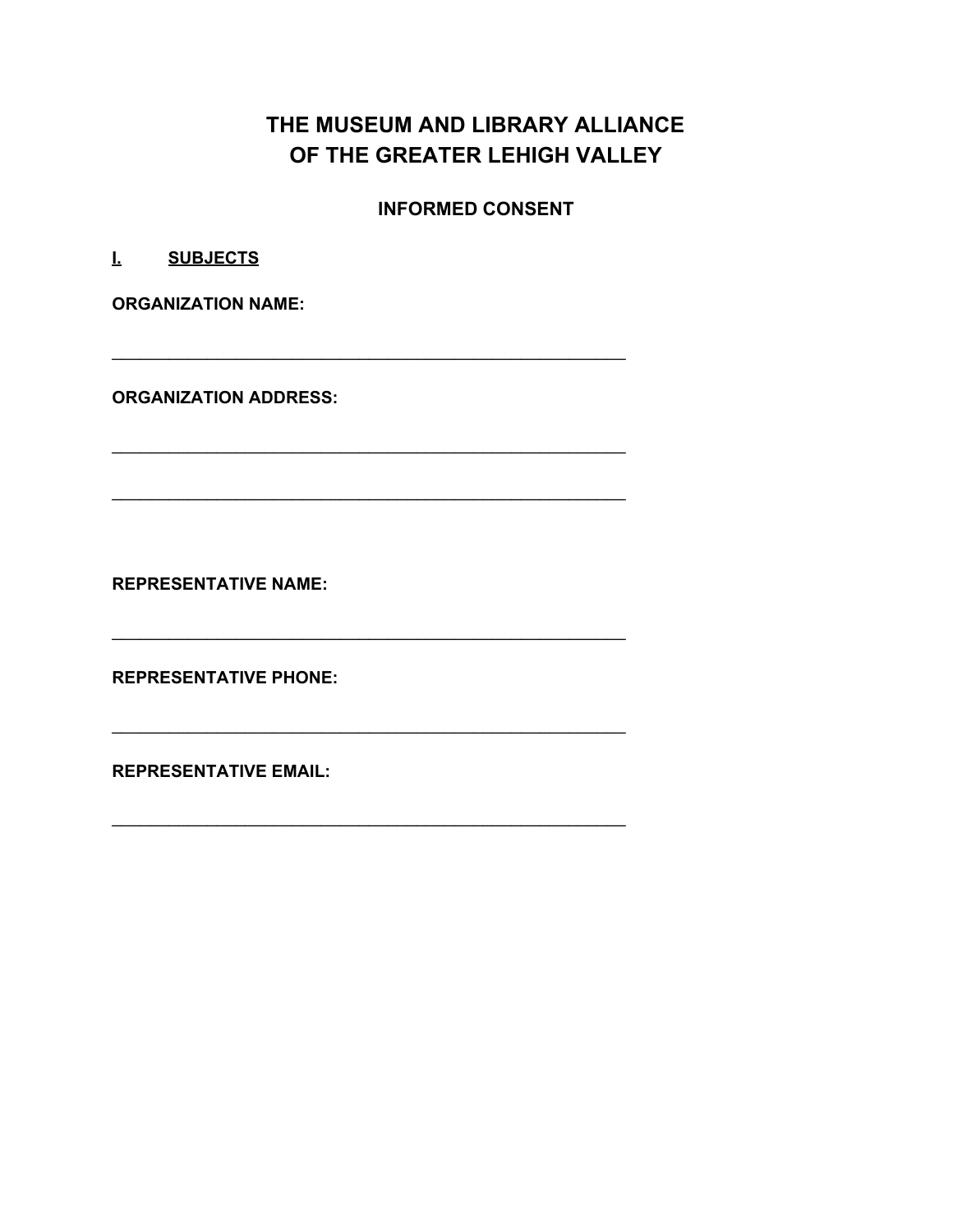# **II. DESCRIPTION**

The Museum and Library Alliance of the Greater Lehigh Valley (MLA) is conducting interviews to record the institutional impact of COVID-19 on Lehigh Valley cultural institutions. Anything recorded in this session will be stored in a digital format hosted by MLA and Lehigh Valley Engaged Humanities Consortium (LVEHC). The length of the study will begin mid-July, 2020 and continue for 18 months.

# **III. RISKS AND BENEFITS**

We do not anticipate any risk to you. Your institution will receive a \$1,500 stipend for participating in this project (see Section V). Your willingness to share your knowledge and experiences will contribute to improving non-profit crisis management and future grant funding for all.

#### **IV. AGREEMENT**

You and/or your institution are being asked to participate in a series of interviews. Your participation is voluntary. The interviews may include the following:

1a. Interviews may be audiotaped and/or videotaped. In the interviews you may be identified by name, subject to your consent. You will be identified by name in any transcript (whether verbatim or edited) of said interviews. If you wish to contribute information of any kind anonymously, please use the "Anonymous" Form.

1b. Interviews with participating staff can be performed in-person or digitally. They will be conducted one or two times a month. They may last up to two hours maximum. They will be scheduled at mutually agreeable times.

2. Other items to be shared or collected for this project include, but are not limited to internal and external communication between staff, volunteers, and board members, pending consent of corresponding parties.

3. Subject to the provisions below, upon completion of the interview and signing of the deed of gift, the digital recording and content of the interview belong to MLA and can be used by MLA in any manner it will determine, including, but not limited to, use by researchers in presentations and publications. The deed of gift grants you an unrestricted license to use the interview in any manner you choose.

4. MLA agrees that: (i) it will not use or exercise any of its rights to the information in the interviews prior to the signing of the deed of gift; (ii) the deed of gift will be submitted to you for your signature at the completion of the interviews; and (iii) restrictions on the use of the interviews can be placed in the deed of gift and will be accepted as amending MLA's rights to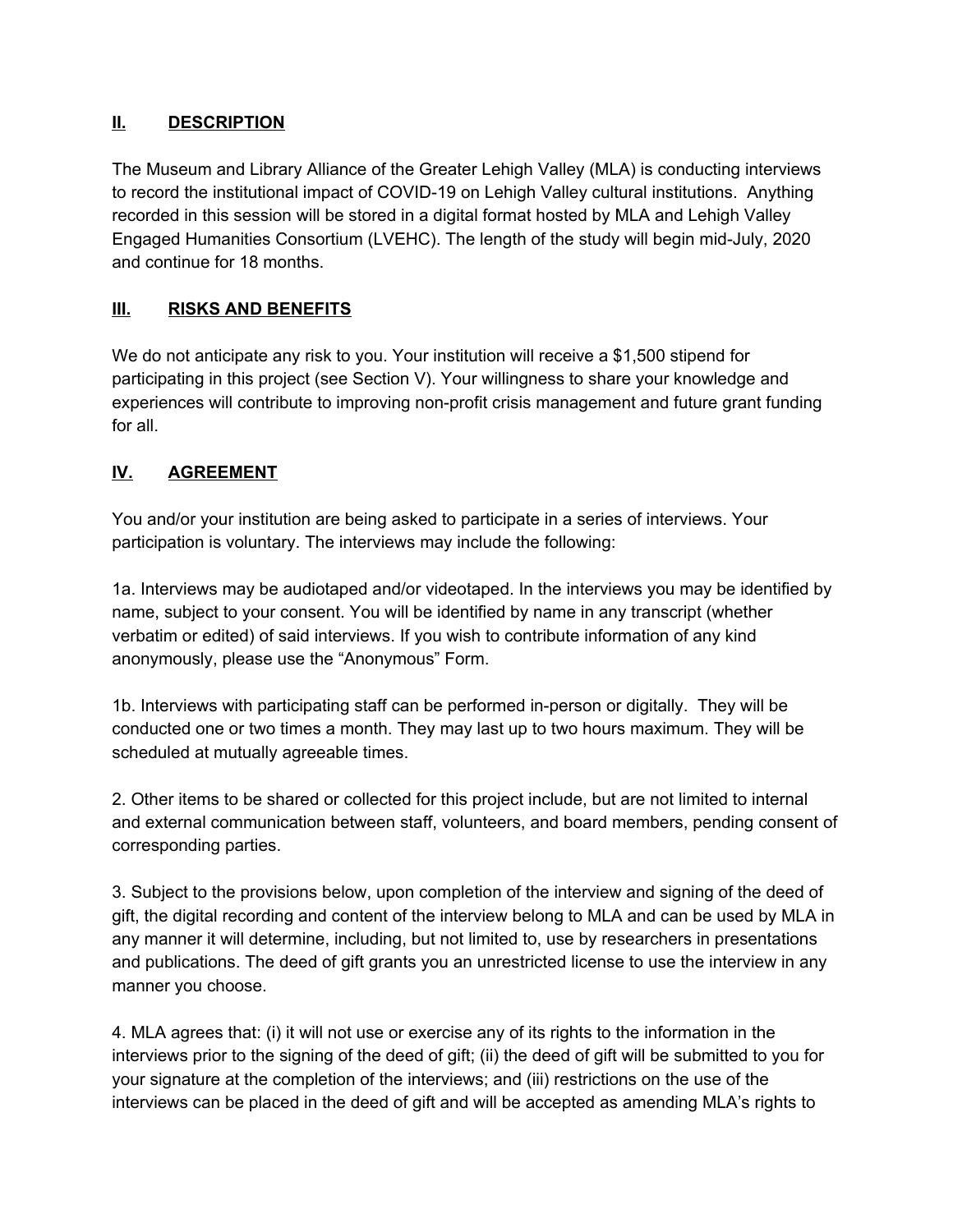the content of the interviews. You have the right to review the digital recordings or transcripts of the interviews before the signing of the deed of gift.

5. All materials during the interview process will be shared publicly. If you wish to have any recorded audio or video redacted, they will be edited out of the final documentary and/or digital archive as indicated by the participant. These files will be permanently deleted from all MLA drives. Any information contributed via the "Anonymous" Form will be used at MLA discretion.

6. At the conclusion of this study and upon signing the deed of gift, the digital recording(s), photograph, and one copy of the transcript will be deposited in the archive of MLA. If you indicate your permission on the deed of gift, a copy may also be provided to the organization that is the focus of your interview for educational and research purposes.

7. If you have questions about your rights as a participant or wish to discuss problems, complaints or concerns about the research study, or to obtain information, or offer input – OR if you have questions about the research project or procedures, you may contact the MLA interviewer at any time.

# **V. COMPENSATION**

Participating organizations will receive a \$1,500 stipend. \$1,000 of the stipend will be given up front and the remaining \$500 will be paid closer to the end of the project. There are no restrictions on how organizations spend this money. It may be incorporated into the operating budget or distributed to individual participants.

# **VI. EXIT CLAUSE**

The participating institution may withdraw from the project without prejudice at any time. MLA will retain all materials gained up until that and use as described previously in this agreement. All future materials

The institution will keep money paid up until that point, and forego any remaining stipend.

# **VII. INTEGRATION CLAUSE**

The extent of the relationship between MLA and subject is confined to the limits of the contract.

# **VIII. CONSENT & SIGNATURE**